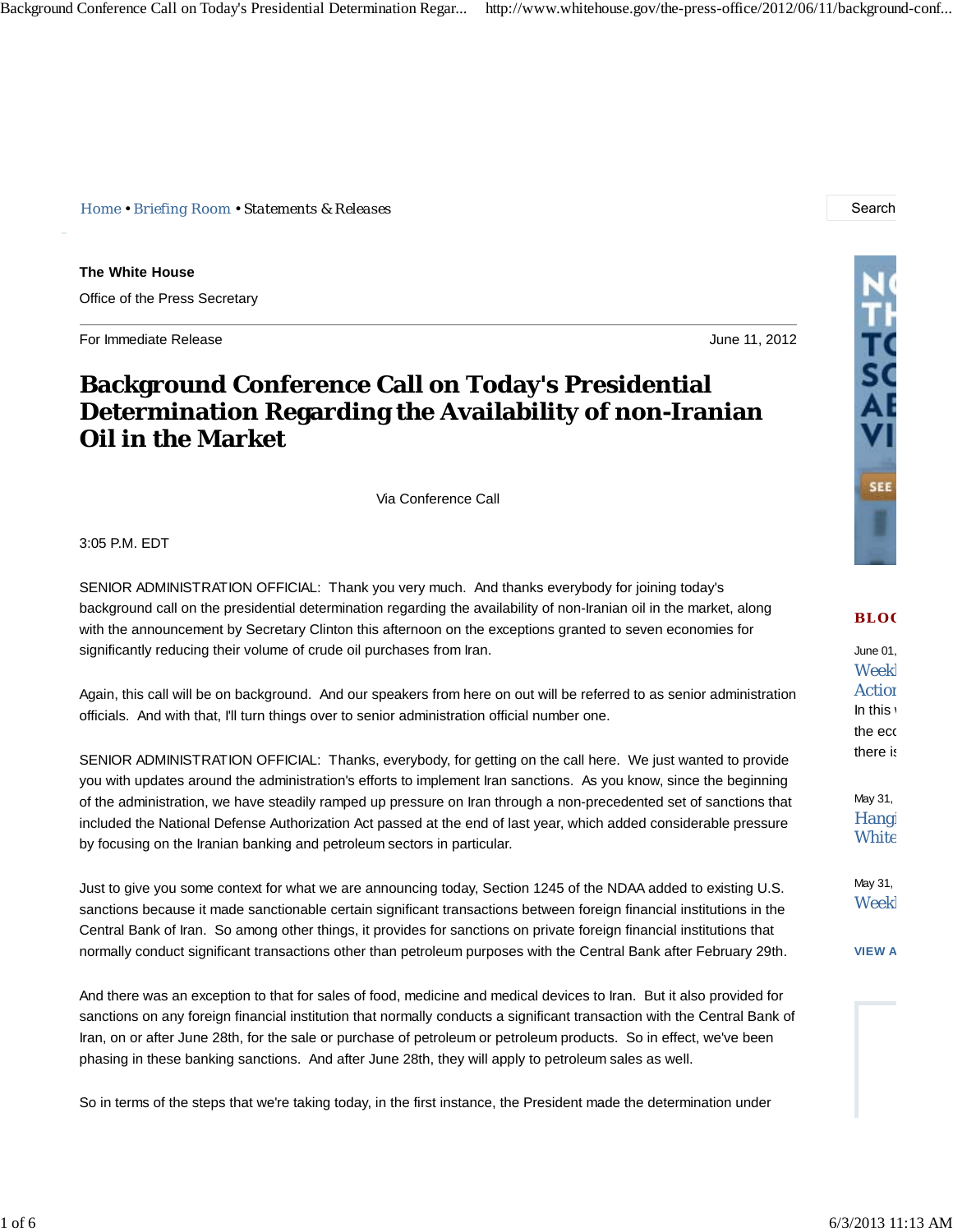Section 1245 of the NDAA for the fiscal year 2012, that there is a sufficient supply of petroleum and petroleum products from countries other than Iran to permit a significant reduction in the volume of petroleum and petroleum products purchased from Iran by, or through, foreign financial institutions. So this determination must be made periodically under Section 1245, and it reaffirms the last determination that the President made on this subject on March 30th. As a result of this determination, significant transactions between foreign banks and the Central Bank of Iran for purchases of petroleum and petroleum products from Iran will be sanctionable as of June 28th.

So, again, what we've done in a very steady and methodical way is phase in these sanctions. We've assessed carefully the effect of taking Iranian petroleum off the market, both so that we can monitor those effects, but also so that we not have an unintended effect of providing Iran with additional revenue through higher prices of oil.

What we've seen to date is a significant impact on the Iranian government's ability to obtain revenue through the sale of petroleum products, as well as a general impact that the broader sanctions regime that we put in place has had on the Iranian government.

I'll turn it over to my colleague here to discuss the specific State Department effort, which has been focused on getting other countries to reduce their reliance and imports of Iranian oil. So the fact that we are able to announce a series of exceptions for a number of economies today is demonstrative of the broad international support that we've been able to get for sanctions.

And, again, the fact that these countries are coming with us in reducing their reliance on Iranian oil furthers the goal of our sanctions regime and I think demonstrates the international unity that is so important to pressing Iran to come in line with its international obligations with respect to its nuclear program.

So I'll turn it over to my colleague here now to talk through those exceptions.

SENIOR ADMINISTRATION OFFICIAL: Very good. Thank you. Thanks again for joining. Today Secretary Clinton decided to utilize the authorities under Section 1245 of the National Defense Authorization Act to issue exceptions that apply for the next 180 days to India, Malaysia, the Republic of Korea, South Africa, Sri Lanka, Taiwan and Turkey. As was just indicated, those exceptions are indicative of the fact that countries are significantly reducing their volume of purchases of crude oil from Iran -- so, in effect, helping us achieve the very purpose of our policy.

We've seen that impact, as was just indicated, already on Iran. If we go on the basis of IEA's figures, they estimated that in the year 2011, that Iran had exported approximately 2.5 million barrels a day. Today, the IEA estimates that that has dropped to somewhere between 1.2 and 1.8 million barrels a day. So conservatively, roughly on the order of 700,000 barrels a day.

As we move ahead, we're going to continue to implement these sanctions fully. We're going to continue to work with countries to further reduce the volume of purchases of Iranian oil. We have seen that these exceptions, if used strategically together with the other authorities in the legislation, have been successful in achieving our purpose, which is to help reduce Iran's ability to export and reduce its revenue.

We have worked very aggressively to engage producers to be able to encourage their production and ensure that adequate supplies are getting onto the market. And as was indicated earlier, we're going to continue to monitor those markets very closely, including looking at supply factors, demand factors, inventory, spare capacity issues, to ensure that the market can accommodate continued reductions in the purchases of crude oil from Iran.

SENIOR ADMINISTRATION OFFICIAL: Great. With that, we'll be happy to take your questions.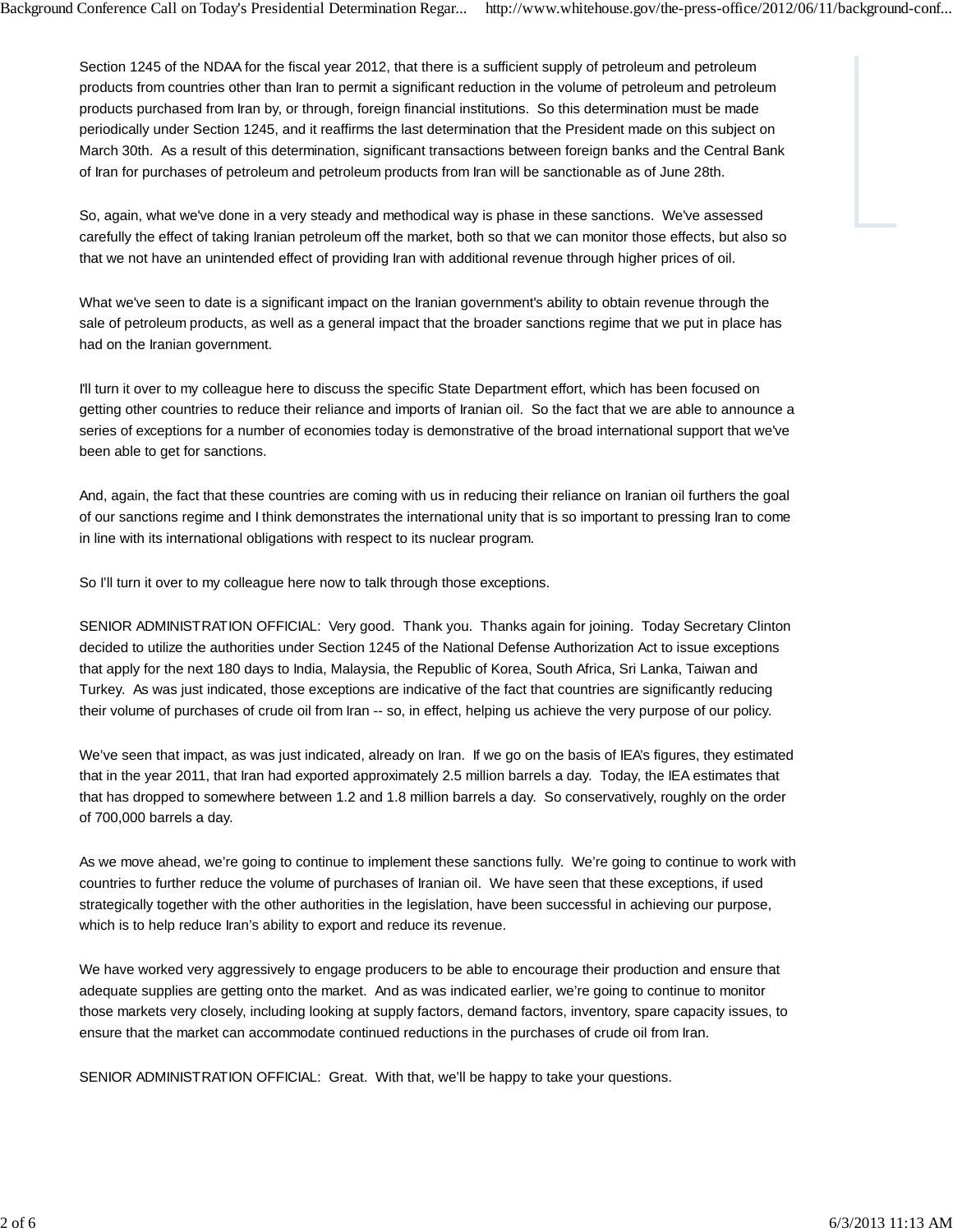Q Hi, guys. Thank you for doing this call. I have a couple questions. The first is, there is no exception for China, obviously. Is China still importing Iranian oil? To what extent is it doing so, and what do the sanctions mean for China going forward? And the other is, the countries that did get exemptions, do they also get some kind of a warning or another inducement to further limit their imports?

SENIOR ADMINISTRATION OFFICIAL: First of all, on China, we have had discussions with China; we continue discussions with China. It's been a very important partner in the P5-plus-1 process. It's been committed to working with us to help Iran from acquiring a nuclear weapon. It has shown that it's committed to a dual-track approach of both engagement and pressure, including sanctions. China itself has voted on four different occasions to impose sanctions on Iran. We may have different perceptions of sanctions at different times, but one of the things that has been very important is that China has agreed to this dual-track process of pressure as well as persuasion.

What we have seen is that the pressure that is increasingly applied to Iran we believe has been critical to bringing Iran to the negotiating table. As we indicated, we are in discussions with China. It would be premature to comment further on where those discussions might lead. But as with China and with every other country that has been an importer of Iranian crude oil, we continue to outline what the legislation says, what the requirements are that we have to undertake, and we are I think engaged in a good-faith dialogue to be able to work toward a solution that in our view addresses the fundamental point here which we have to address, which is how do we reduce the volume of purchases of Iranian crude oil. That's one of the critical issues of the law that we have to keep in front of us at all times.

Q Thank you for doing this call. Can you give us some sense of what went into your determination for exempting India from Iran's sanctions?

SENIOR ADMINISTRATION OFFICIAL: The process of reaching any decision on a determination on an exception takes into account a range of data sources that's pulled together by agencies across the United States government, including the Department of Energy, the Energy Information Administration, the Department of Treasury, the Department of State, the intelligence agencies. We've reviewed commercially available data. We review data that is made available at different points in time by importers themselves.

The Indian government also took steps to publish data on its previous imports through a process of parliamentary questions. These were published on the website of the lower house of parliament. And it was based on taking into account all of these factors that we reached our decision.

Q Yes, hi. I wanted to ask you again about China. Some analysts think that China may have received some clandestine cargo from Iran. I wonder if you could comment on that possibility, and could comment on whether China has actually decreased its imports from Iran.

SENIOR ADMINISTRATION OFFICIAL: Sure. Let me just comment on the first part, then I'll hand it over to my colleague here. No, again, I think that all of these determinations we're making are based on the criteria that my colleague referenced. And I think we've been able to have a constructive dialogue with the Chinese on Iran sanctions over the course of the last three years, and have been able to work through these issues. So the criteria is far more the range of factors in data sources that were referenced earlier rather than any additional information that you referenced.

But with that I'll hand it over to my colleague to make any additional comments.

SENIOR ADMINISTRATION OFFICIAL: I would pretty much leave it at that. I think it would be premature to get into discussions of any specific reports about imports taken at any given time. We continue in our discussions with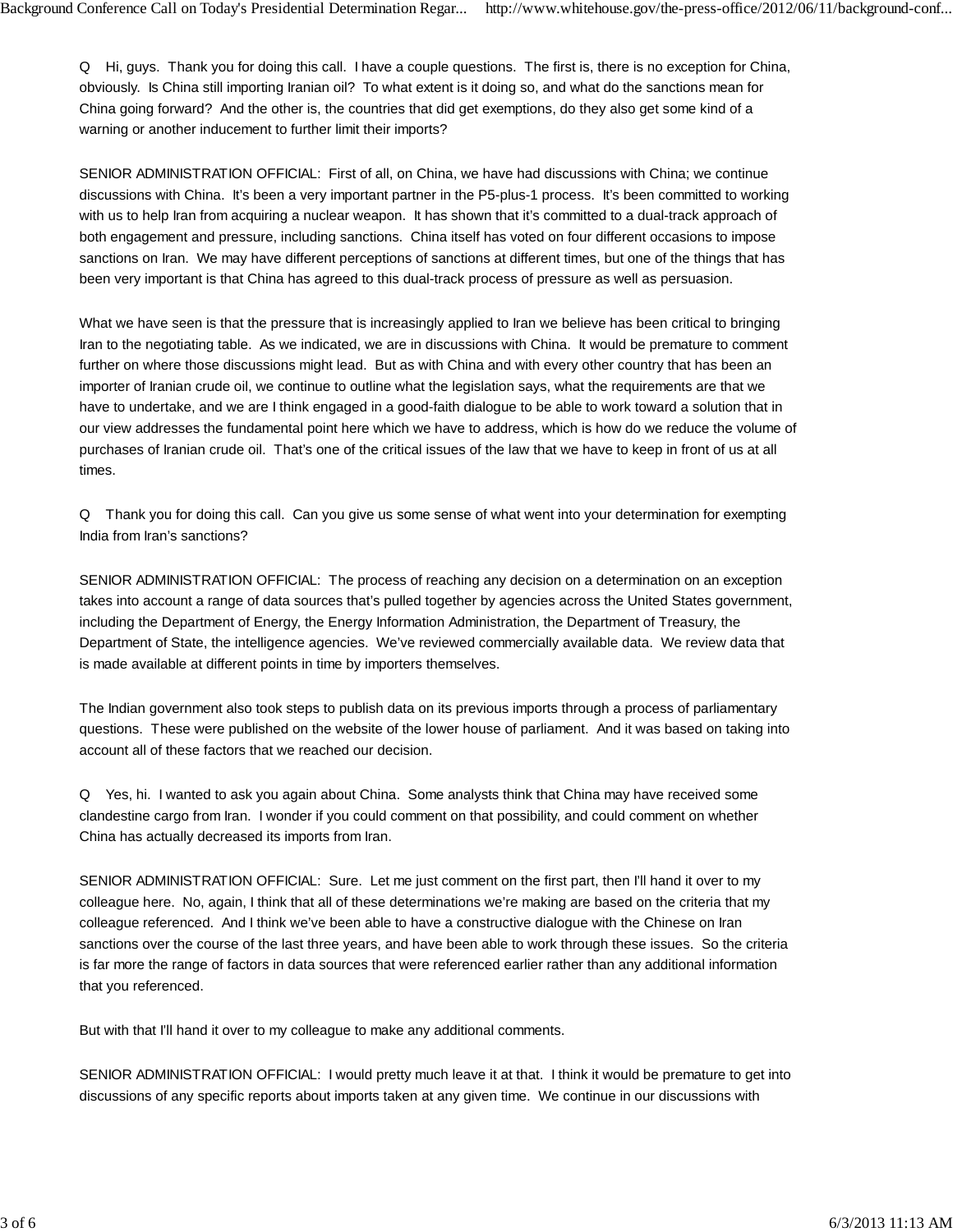China, and we, as I said before, we have informed our Chinese colleagues fully about the scope and urgency of the NDAA provisions.

Q Hi. Yes, can you tell me are these seven countries the first seven? And did you do a review of Japan as well?

SENIOR ADMINISTRATION OFFICIAL: These six countries and Taiwan are in addition to a decision that was previously taken in March by Secretary Clinton to provide exceptions to Japan and 10 European countries that have been importers of Iranian crude oil.

SENIOR ADMINISTRATION OFFICIAL: I'd just add to that in reference to a question Olivier had earlier, too, that these exceptions are provided for a 180-day period. So in terms of the need for continued action, these countries have the full knowledge that -- these countries and Taiwan have the full knowledge that we're going to have a process of continuing to review actions taken to reduce reliance on the import of Iranian oil.

I think when you look across the broad spectrum here, what you see is a truly global coalition of countries that have united in taking action to reduce the import of Iranian oil. You have from Europe to Asia to South Asia, a very significant number of major economies that are allowing us to heighten the pressure on the Iranian government and to sharpen the choice to the Iranian government that as their chief revenue source continues to be dried up through this international action, they can continue down the path of growing economic impact and international isolation, or they can shift course and come in line with their obligations.

So all of this is obviously in service of the goal of preventing Iran from obtaining a nuclear weapon, and we'll continue to review this going forward and continue to dialogue with all of these different economies as we implement our sanctions.

Q Hi. I just wanted to get a sense -- you talked about this global coalition -- do you guys have a sense of how much now we're talking about as a percentage of buyers to the Iranian market? Is this 90 percent of buyers have now reduced their oil supply to a significant enough extent that you've given them exemptions? Do you have sort of any figures for us on that?

SENIOR ADMINISTRATION OFFICIAL: Again, I would go back to the IEA figures that I cited earlier. Last year, Iran's exports were about 2.5 million barrels a day. Estimates this year are that their exports are between 1.2 to 1.8 million barrels a day. Quite a significant reduction in their ability to export, which has created additional pressure on the Iranian economy; has had an impact on the currency. We've seen extensive commercial reporting on that. There have been, I think, very constructive articles that have been put out documenting some of the impacts that are being dealt internally within Iran.

And importantly, I think it's a key question in creating the right kinds of environment to support negotiations where we've indicated that what we advocate is a two-track approach: the ability to maintain pressure and at the same time a willingness to engage Iran, to see if they're willing to honor their international obligations.

Q Hi, thanks for taking my call. I'm sorry if this has been asked already, but can you guys give us an idea about how much these countries have reduced their oil imports? I know Japan is typically referenced as, like, the standard-bearer for how much a country could be expected to reduce their imports, to receive an exemption. Can you give us like a ballpark number for these countries?

SENIOR ADMINISTRATION OFFICIAL: I think it's important here to stick with that collective impact of all of the reductions. We've had good-faith discussions with each individual country. We've based our assessments, as I indicated earlier, on a wide range of data and analysis, including reports from the Department of Energy, the Energy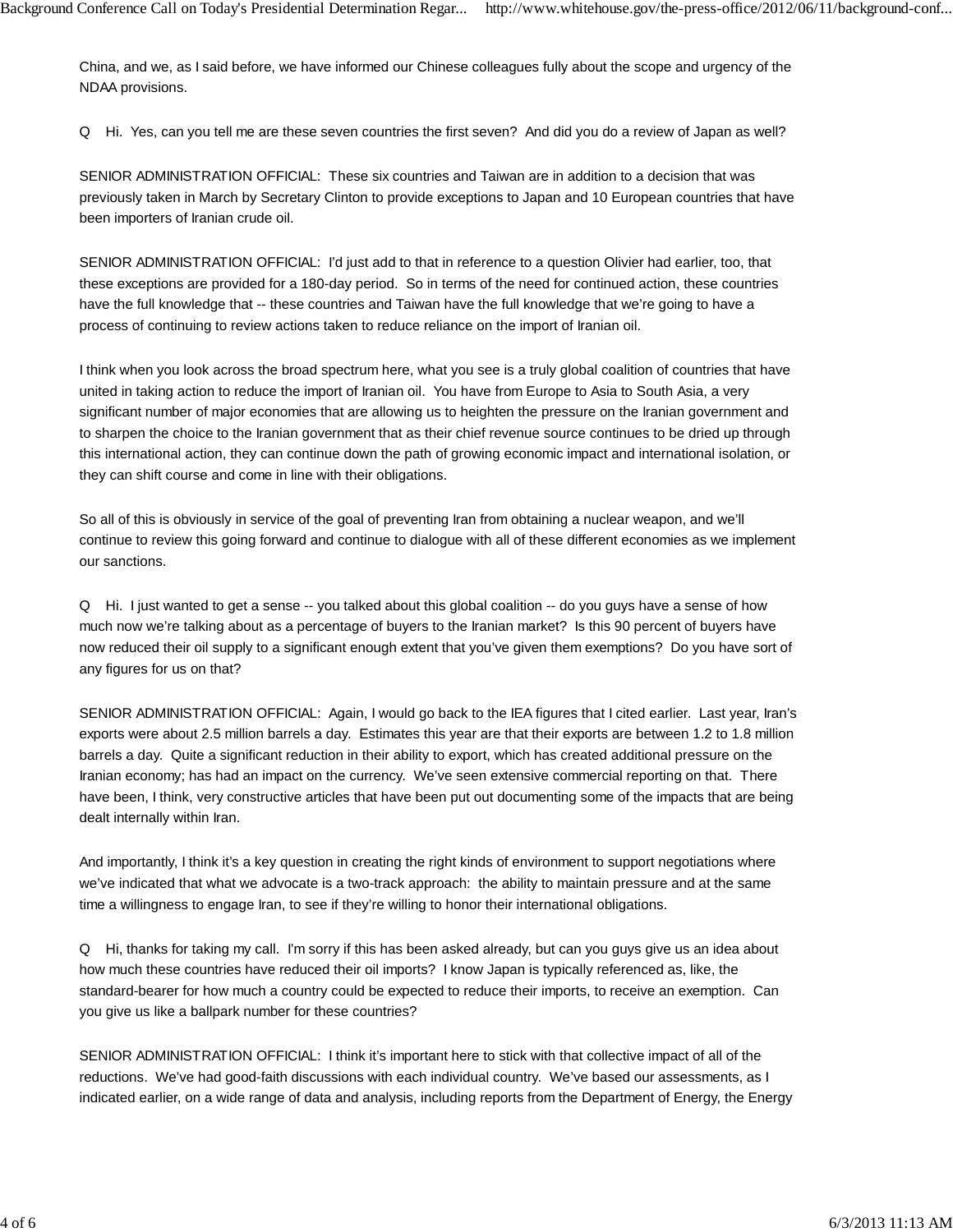Information Administration, the Department of Treasury, the Department of State, the intelligence agencies, from commercial sources as well.

And if one looks at the collective impact that we've seen through the actions taken by Japan, the EU countries, the EU-10 -- in fact, it's actually the entire European Union took actions to ban future contracts with Iran, and their imports from Iran go to zero beginning July 1st. If you add to that the seven economies that were discussed today, this is quite a significant impact, and we think that we'll continue to see those impacts demonstrated in the marketplace as countries continue to put into effect the commitments that they have made to continue to reduce their imports.

SENIOR ADMINISTRATION OFFICIAL: I'd just reinforce one of those points in that, obviously, different countries have been able to take a different range of steps. I think the most dramatic step that is set to come online here is the EU oil embargo, which is set to come online in July.

Given the fact that Iran in the past had exported nearly a third of its oil to Europe, the fact that now they're faced with a potential full embargo of those oil exports gets at the type of dramatic impact that this has on the Iranian government and its ability to generate revenue.

Other countries have taken a range of actions to reduce their imports as well. But again, I think as we continue in the P5-plus-1 negotiation and as we continue to put forward a choice to the Iranian government between isolation and coming in line with their obligations, the fact of the EU taking the step that they're taking sends a very powerful signal at the type of consequences Iran and its government is going to be faced with going forward if they don't come in line with their obligations.

We've got time for a couple more questions.

Q This statement issued by the White House again references the Strategic Petroleum Reserves. Do you see any need at this point to rely on those?

SENIOR ADMINISTRATION OFFICIAL: As you said, the statement referenced that, and the administration, as we have, continues to monitor global oil market developments. And as the President has said repeatedly, the Strategic Petroleum Reserve is a tool that will remain on the table as part of this process.

And I would also point to the fact that the G8 leaders made it clear at Camp David that they stand ready to call on the IEA to take appropriate actions to ensure that the market is fully and timely supplied, and that remains the case. But certainly, with respect to stock releases, we don't have any announcements or anything specific on that today.

Q Hi. I wanted to ask -- the Pakistanis now remain on this list of countries that are large buyers of Iranian crude oil. Is Pakistan subject to sanctions on June 28th if they don't reduce their oil purchases from Iran? Thank you.

SENIOR ADMINISTRATION OFFICIAL: Can you repeat the question? We couldn't quite hear you.

Q Pakistan is one of the larger buyers of Iranian crude oil. On June 28th, will Pakistan be subject to sanctions if they do not reduce their oil supplies from Iran?

SENIOR ADMINISTRATION OFFICIAL: The countries that may or may not be importers of Iranian crude oil may be subject to change at different times. And I think that one of the things that is important to remember that was outlined by my colleague earlier is that the portion of the sanctions that apply to petroleum and petroleum products that come into effect on or after June 28th is for conducting significant transactions after that date. And so it would